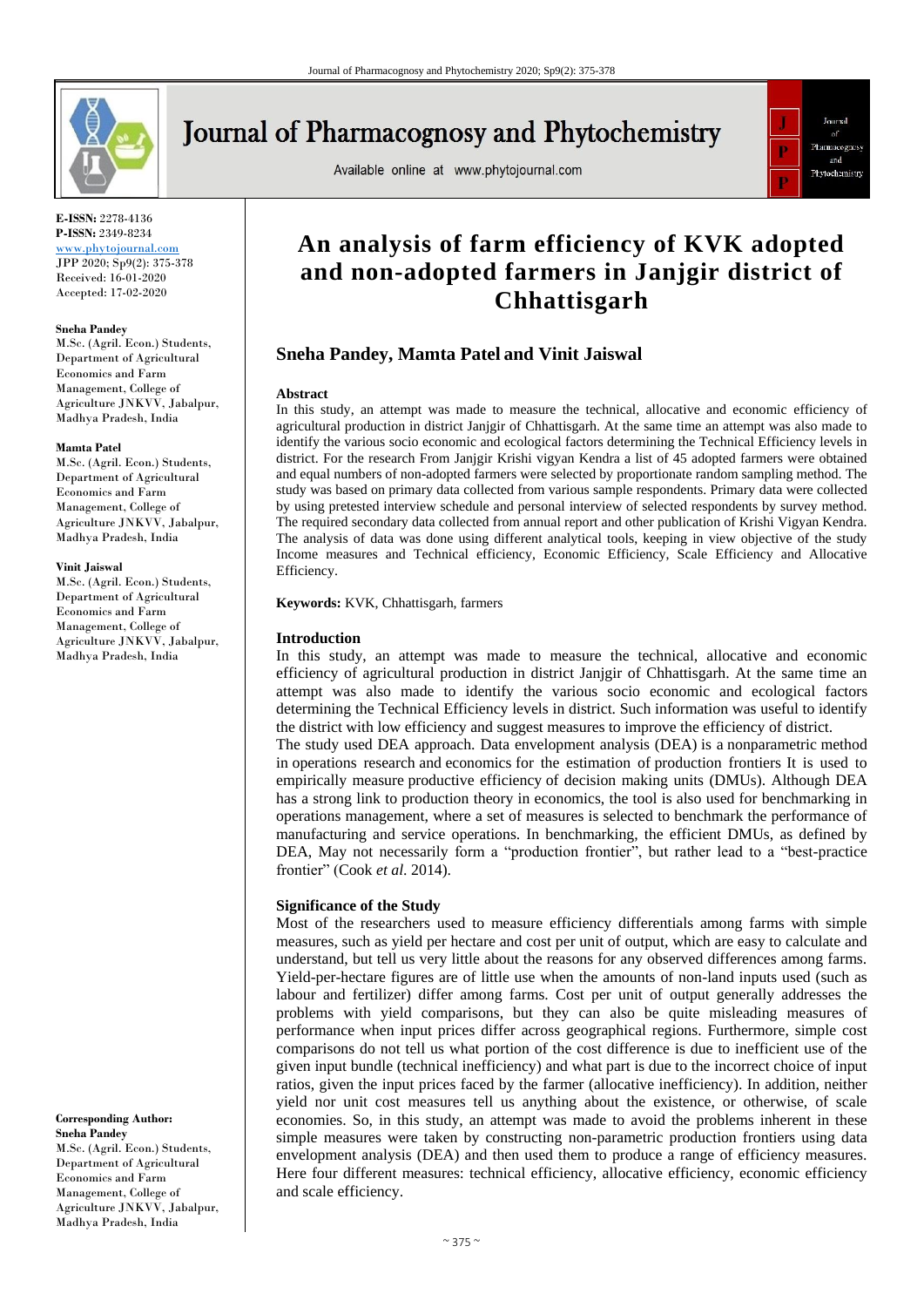#### **Objective of the study**

To work out the technical, allocative, economic, and scale efficiency of the adopted and non-adopted farmers

#### **Methodology**

# **T-Test: Two sample Assuming Unequal Variance Technical Efficiency**

The technical efficiency was examined by Data Envelopment Analysis (DEA) using R software. Farrell identified three types of efficiency, technical efficiency, allocative efficiency (referred to by Farrell as "price efficiency"), and economic efficiency (referred to by Farrell as "overall efficiency"). Technical efficiency (TE) refers to the ability of a DMU to produce the maximum feasible output from a given bundle of inputs, or the minimum feasible amounts of inputs to produce a given level of output.

The former definition is referred to as output-oriented TE, while the latter definition is referred to as input-oriented TE. Allocative efficiency (AE) refers to the ability of a technically efficient DMU to use inputs in proportions that minimize production costs given input prices. Allocative efficiency is calculated as the ratio of the minimum costs required by the DMU to produce a given level of outputs and the actual costs of the DMU adjusted for TE. Economic efficiency (EE) is the product of both TE and AE (Farrell, 1957).

Thus, a DMU is economically efficient if it is both technically and Allocative efficient. Economic efficiency is calculated as the ratio of the minimum feasible costs and the actual observed costs for a DMU.

The technical efficiency score of the n<sup>th</sup> farm was found out using following DEA linear programming formulation:

 $TE_n = min_{\lambda,\theta_n} \theta_n$ 

s. t.

$$
\sum_{i}^{I} \lambda_{i} X_{ij} - \theta_{n} X_{nj} \le 0
$$

$$
\sum_{i}^{I} \lambda_{i} Y_{ik} - Y_{nk} \ge 0
$$

$$
\sum_{i}^{I} \lambda_{i} = 1
$$

$$
\lambda_{i} \ge 0
$$

Where subscript i, j and k are used for  $i<sup>th</sup>$  farm,  $i<sup>th</sup>$  input and  $k<sup>th</sup>$ output. The symbol X denotes input while Y denotes output  $\lambda_i$  is the non-negative weight associated with i<sup>th</sup> farm. When  $\sum_i^I \lambda_i$  is set equal to one, then variable return to scale (VRS) prevails and when this constraint is omitted then constant returns to scale (CRS) prevails.

**Scale Efficiency:** It is computed as ratio of technical efficiency under VRS to CRS.

**Economic efficiency:** Economic efficiency was found out by cost minimizing linear programming formulation.

> $MC_n = min_{\lambda, X *_{nj}}$ ,  $P_{nj}X *_{nj}$ J  $j=1$  $\sum_{i} \lambda_i X_{ij}$ I  $-\theta_n X *_{nj} \leq 0$

> > i

$$
\sum_{i}^{I} \lambda_{i} Y_{ik} - Y_{nk} \ge 0
$$

$$
\sum_{i}^{I} \lambda_{i} = 1
$$

$$
\lambda_{i} \ge 0
$$

Where MC <sub>n</sub>the minimum is cost for the n<sup>th</sup> farm and  $P_{ni}$  is the price of  $j<sup>th</sup>$  input for  $n<sup>th</sup>$  farm. Then economic efficiency would be calculated as following

$$
EE_n = \frac{\sum_{j=1}^{J} P_{nj} X *_{nj}}{\sum_{j=1}^{J} P_{nj} X_{nj}}
$$

**Allocative Efficiency:** Allocative efficiency was obtained by dividing the economic efficiency of the sample farm by the corresponding technical efficiency.

#### **Result and Discussion**

#### **Efficiencies range of adopted and non-adopted farmers Technical Efficiency (vrs)**

The data presented in this table (4.11) showed that the technical efficiency (vrs) had maximum (7) number of adopted farmers in the range of  $(0.91 \leq E < 1.00)$  and minimum (1) number in the range of  $(0.21 \leq E \leq 0.30)$ . The technical efficiency (vrs) had maximum (11) number of non-adopted farmers in the range of  $(0.31 \le E \le 0.40)$  and minimum  $(6)$ number in the range of  $(0.71 \leq E \leq 0.80)$ .

#### **Technical Efficiency (crs)**

The data presented in this table (4.11) showed that the technical efficiency (crs) had maximum (9) number of adopted farmers in the range of  $(0.41 \le E < 0.50)$  and minimum (1) number in the range of  $(0.21 \leq E \leq 0.30)$ . The technical efficiency (crs) had maximum (7) number of non-adopted farmers in the range of  $(0.91 \leq E < 1.00)$  and minimum (1) number in the range of  $(0.81 \le E \le 0.90)$ .

#### **Scale Efficiency**

The scale efficiency had maximum (30) number of adopted farmers in the range of  $(0.91 \leq E < 1.00)$  and minimum (1) number in the range of  $(0.21 \leq E \leq 0.30)$ . The scale efficiency had maximum (36) number of non-adopted farmers in the range of  $(0.91 \leq E < 1.00)$  and minimum (9) number in the range of (1.00≤E<2.00).

#### **Economic Efficiency**

The data presented in this table (1) showed that the economic efficiency had maximum (20) number of adopted farmers in the range of  $(0.51 \le E \le 0.60)$  and minimum (1) number in the range of  $(0.21 \le E \le 0.30)$ . The data presented in this table (1) showed that the economic efficiency had maximum (23) number of adopted farmers in the range of (0.61≤E<0.70) and minimum (2 and 2) number in the range of  $(0.41 \le E < 0.50)$  and  $(1.00 \leq E \leq 2.00)$  respectively.

#### **Allocative Efficiency**

Here the allocative efficiency had maximum (17) number of adopted farmers in the range of (1.00≤E<2.00) and minimum (1, 1 and 1) number in the range of  $(0.21 \le E < 0.30)$ , (0.41≤E<0.50) and (2.01≤E<3.00) respectively. The data presented in this table (1) showed that the allocative efficiency had maximum (11, 11) number of adopted farmers

s. t.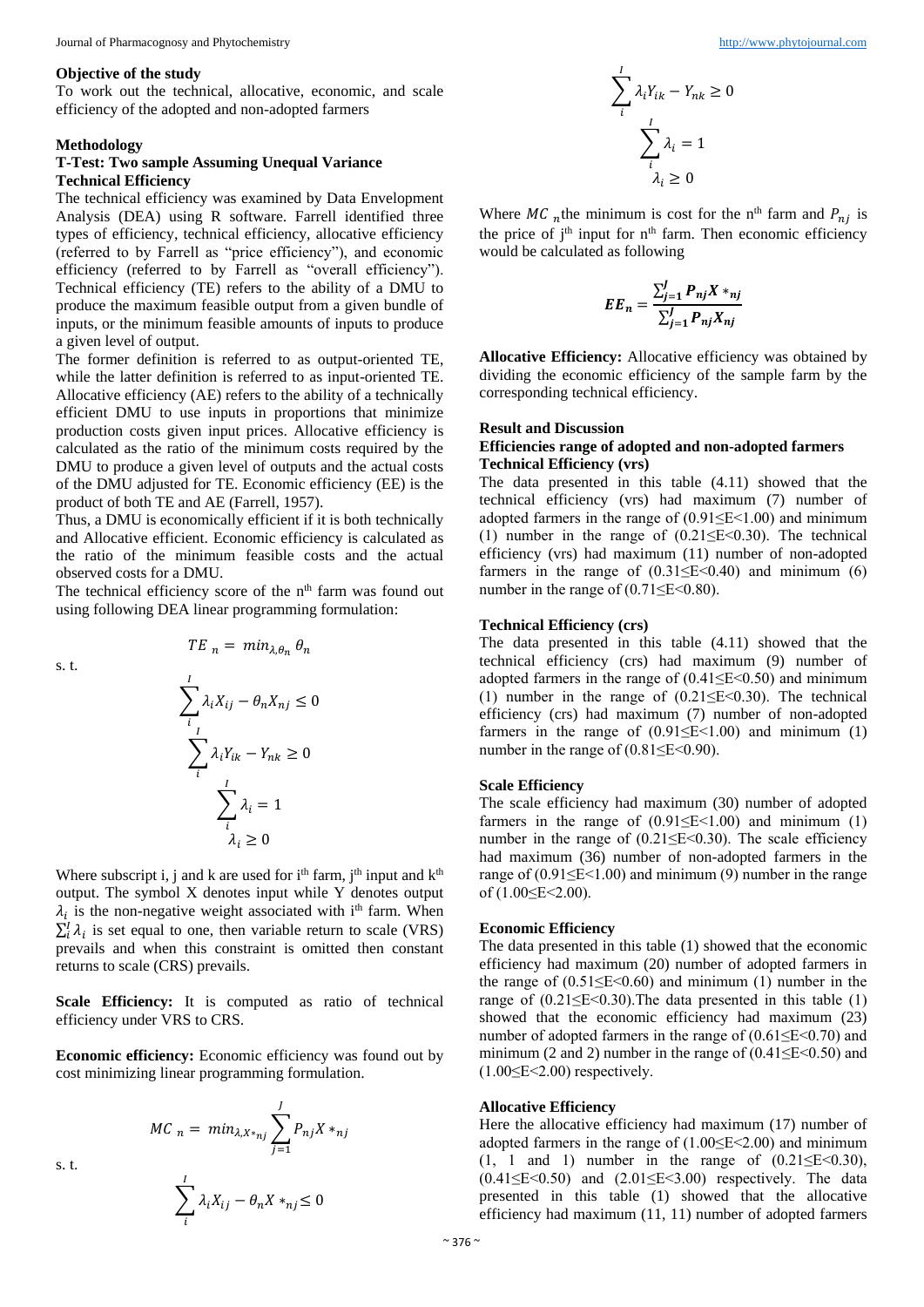in the range of  $(0.81 \leq E \leq 0.90)$  and  $(1.00 \leq E \leq 2.00)$  respectively and minimum (1) number in the range of  $(0.21 \le E < 0.30)$ .

### **Analysis of t-test of Adopted and Non-adopted Farmers Technical Efficiency (vrs)**

The data present in this table (2) shows the result of t-test: two samples assuming unequal variance it observes that in case of technical efficiency (vrs) the t-test (0.326) is less than T-Critical two-tail (2.008). Mean and Variance are 0.56 and 0.47 for adopted farmers and 0.62 and 0.03 for non-adopted farmers respectively and degree of freedom is 50.

# **Technical Efficiency (crs)**

In case of technical efficiency (crs) the t-test (1.534) is less than T- Critical two-tail (1.987). Mean and Variance are 0.52 and 0.03 for adopted farmers and 0.58 and 0.03 for nonadopted farmers respectively and degree of freedom is 88.

#### **Scale Efficiency**

In case of scale efficiency, the t-test (2.501) is more than T-Critical two-tail (2.014). Mean and Variance are 1.15 and 0.11 for adopted farmers and 1.02 and 0.001 for non-adopted farmers respectively and degree of freedom is 45.

#### **Economic Efficiency**

In case of economic efficiency, the t-test (2.287) is more than T- Critical two-tail (2.014). Mean and Variance are 0.63 and 0.04 for adopted farmers and 0.54 and 0.016 for non-adopted farmers respectively and degree of freedom is 73.

# **Allocative Efficiency**

In case of allocative efficiency, the t-test (0.502) is less than T- Critical two-tail (1.98). Mean and Variance are 0.99 and 0.14 for adopted farmers and 0.95 and 0.10 for non-adopted farmers respectively and degree of freedom is 85.

The findings find support with the work of Rahman (2003) <sup>[13]</sup>, Anang *et al.* (2016)<sup>[5]</sup> and Zongli *et al.* (2017)<sup>[17]</sup>.

|  |  |  | Table 1: Efficiency range of adopted and non-adopted farmers. |  |  |  |  |  |  |  |  |  |  |
|--|--|--|---------------------------------------------------------------|--|--|--|--|--|--|--|--|--|--|
|--|--|--|---------------------------------------------------------------|--|--|--|--|--|--|--|--|--|--|

|                                                                                                                          | <b>VRS</b>               |                          |                          | <b>CRS</b>    |                          | <b>SE</b>                |                          | EE | AЕ                       |    |
|--------------------------------------------------------------------------------------------------------------------------|--------------------------|--------------------------|--------------------------|---------------|--------------------------|--------------------------|--------------------------|----|--------------------------|----|
| Efficiency Range Adopted Non-Adopted Adopted Non-Adopted Adopted Non-Adopted Adopted Non-Adopted Non-Adopted Non-Adopted |                          |                          |                          |               |                          |                          |                          |    |                          |    |
| 0 < E < 0.10                                                                                                             |                          |                          | $\overline{\phantom{a}}$ |               |                          |                          | $\overline{\phantom{0}}$ |    |                          |    |
| $0.11 \leq E < 0.20$                                                                                                     | 2                        |                          | $\mathfrak{D}$           |               | $\overline{\phantom{0}}$ |                          |                          |    | $\overline{\phantom{0}}$ |    |
| $0.21 \le E < 0.30$                                                                                                      |                          | $\overline{\phantom{0}}$ | 4                        |               | $\overline{\phantom{a}}$ | $\overline{\phantom{a}}$ | $\overline{\phantom{a}}$ |    |                          |    |
| $0.31 \le E < 0.40$                                                                                                      | 6                        | 11                       | 6                        | 6             | $\overline{\phantom{0}}$ |                          | 2                        |    | $\overline{\phantom{0}}$ |    |
| $0.41 \leq E \leq 0.50$                                                                                                  | 8                        |                          | 9                        | 10            |                          |                          | 9                        |    |                          |    |
| $0.51 \le E < 0.60$                                                                                                      |                          | 10                       | 8                        | 9             | $\overline{\phantom{0}}$ |                          | 20                       | h  | $\mathfrak{D}$           |    |
| $0.61 \le E \le 0.70$                                                                                                    | 6                        | 9                        | −                        | Q             | $\overline{\phantom{a}}$ |                          | 4                        | 23 |                          |    |
| $0.71 \le E < 0.80$                                                                                                      | 5                        | 6                        |                          |               | $\overline{\phantom{a}}$ |                          | $\overline{\phantom{a}}$ |    |                          |    |
| $0.81 \le E < 0.90$                                                                                                      | 2                        |                          | 4                        |               | $\overline{\phantom{0}}$ |                          | $\overline{\phantom{a}}$ | 8  | 4                        | 11 |
| 0.91 < E < 1.00                                                                                                          | 7                        | $\overline{\phantom{0}}$ | $\overline{\phantom{0}}$ | $\mathcal{F}$ | 30                       | 36                       | 10                       | 3  | −                        | 10 |
| $1.00 \le E \le 2.00$                                                                                                    | 3                        | $\overline{\phantom{a}}$ | $\overline{\phantom{0}}$ |               | 14                       | 9                        | $\overline{\phantom{0}}$ |    | 17                       | 11 |
| $2.01 \le E \le 3.00$                                                                                                    | $\overline{\phantom{0}}$ |                          |                          |               |                          |                          |                          |    |                          |    |

**Table 2:** Analysis of t-test of adopted and non-adopted farmers

| <b>Particular</b>       | <b>Technical Efficiency</b><br>(VRS) |             | <b>Technical Efficiency</b><br>(CRS) |                    | <b>Scale Efficiency</b> |                        | <b>Economic efficiency</b> |                 | <b>Allocative Efficiency</b> |                 |
|-------------------------|--------------------------------------|-------------|--------------------------------------|--------------------|-------------------------|------------------------|----------------------------|-----------------|------------------------------|-----------------|
|                         | <b>Adopted</b>                       | Non-Adopted | <b>Adopted</b>                       | <b>Non-Adopted</b> | <b>Adopted</b>          | Non-<br><b>Adopted</b> | <b>Adopted</b>             | Non-<br>Adopted | <b>Adopted</b>               | Non-<br>Adopted |
| Mean                    | 0.56                                 | 0.62        | 0.52                                 | 0.58               | 1.15                    | 1.02                   | 0.630                      | 0.540           | 0.994                        | 0.957           |
| Variance                | 0.477                                | 0.033       | 0.033                                | 0.030              | 0.119                   | 0.001                  | 0.045                      | 0.016           | 0.146                        | 0.101           |
| Observation             | 45                                   | 45          | 45                                   | 45                 | 45                      | 45                     | 45                         | 45              | 45                           | 45              |
| <b>Hypothesis</b>       | $\Omega$                             |             | $\Omega$                             |                    | $\Omega$                |                        | $\Omega$                   |                 | $\Omega$                     |                 |
| Df                      | 50                                   |             | 88                                   |                    | 45                      |                        | 73                         |                 | 85                           |                 |
| t stat                  | 0.326                                |             | $-1.534$                             |                    | 2.501                   |                        | 2.287                      |                 | 0.502                        |                 |
| $P(T \le t)$ one-tail   | 0.372                                |             | 0.064                                |                    | 0.008                   |                        | 0.012                      |                 | 0.308                        |                 |
| T Critical one-<br>tail | 1.675                                |             | 1.662                                |                    | 1.679                   |                        | 1.665                      |                 | 1.662                        |                 |
| $P(T \leq t)$ two-tail  | 0.745                                |             | 0.128                                |                    | 0.016                   |                        | 0.025                      |                 | 0.616                        |                 |
| T Critical two-<br>tail | 2.008                                |             | 1.987                                |                    | 2.014                   |                        | 1.992                      |                 | 1.988                        |                 |

#### **Competitively Analysis of Technical, Scale, Economic and Allocative Efficiency**

The Analysis of technical, scale, economic and allocative efficiency of adopted and non-adopted farmers is presented Table 3.

#### **Technical Efficiency (vrs) and (crs)**

The Technical efficiency (vrs) on an average was 0.56 for adopted farmer and 0.62 for non-adopted farmers the difference between mean efficiency technical (vrs) for adopted and non-adopted farmers was not significant at 5 percent level of significance. The same in the case of

technical efficiency (crs) where non-adopted farmer at higher mean efficiency level compare to adopted farmer but the difference was not significantly different from zero. the findings were supported with the work of Dhungana *et al.* (2004) [10], Akinbode *et al.* (2011) [3], Ajao *et al.* (2012) [2] and Ahmed *et al.* (2015)<sup>[1]</sup>

# **Scale Efficiency**

The scale efficiency indicate that both adopted and nonadopted farmers are under increasing returns to scale they are scale efficient meaning that they are still increase the area under cultivation and the difference between adopted and